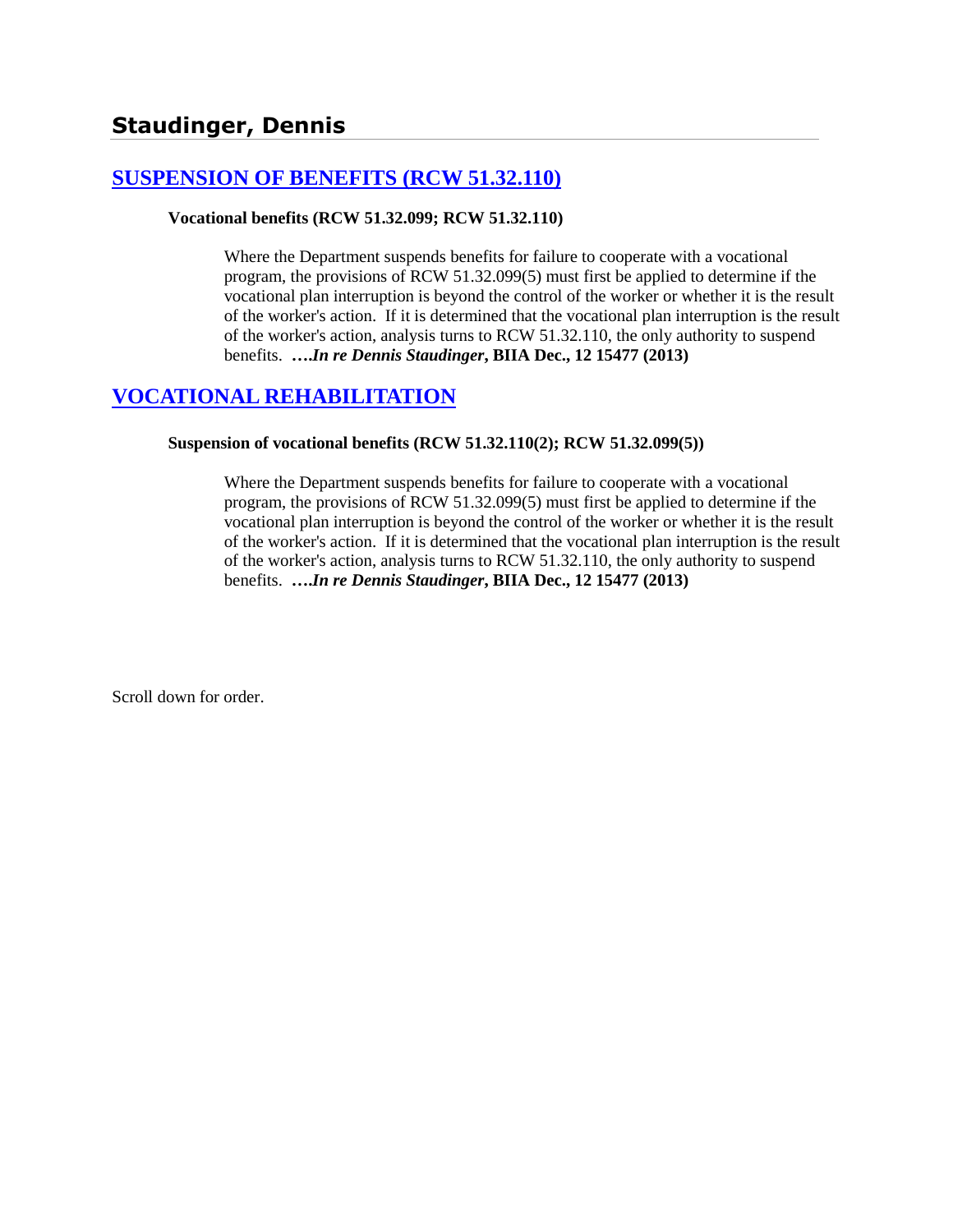# **BEFORE THE BOARD OF INDUSTRIAL INSURANCE APPEALS STATE OF WASHINGTON**

**)**

1 **IN RE: DENNIS L. STAUDINGER, JR. ) DOCKET NOS. 12 15477 & 12 15478**

**CLAIM NO. AE-85830 ) DECISION AND ORDER**

### APPEARANCES:

Claimant, Dennis L. Staudinger, Jr., by The Walthew Law Firm, per Jonathan K. Winemiller

Employer, Custom Manufacturing & Design, None

Department of Labor and Industries, by The Office of the Attorney General, per William A. Garling, Jr., Assistant

In Docket No. 12 15477, the claimant, Dennis L. Staudinger, Jr., filed an appeal with the Board of Industrial Insurance Appeals on May 8, 2012, from an order of the Department of Labor and Industries dated March 8, 2012. In this order, the Department determined that vocational benefits were suspended effective March 8, 2012, for failure to cooperate. The Department order is

# **REVERSED AND REMANDED**.

In Docket No. 12 15478, the claimant, Dennis L. Staudinger, Jr., filed an appeal with the Board of Industrial Insurance Appeals on May 8, 2012, from a payment order of the Department of Labor and Industries dated March 9, 2012. In this order, the Department determined that time-loss compensation benefits ended March 8, 2012, because benefits were suspended. The Department order is **REVERSED AND REMANDED**.

# **DECISION**

As provided by RCW 51.52.104 and RCW 51.52.106, this matter is before the Board for review and decision. The claimant and Department filed timely Petitions for Review of a Proposed Decision and Order issued on February 22, 2013, in which the industrial appeals judge reversed and remanded the orders of the Department dated March 8, 2012, and March 9, 2012.

The Board has reviewed the evidentiary rulings in the record of proceedings and finds that no prejudicial error was committed. The rulings are affirmed.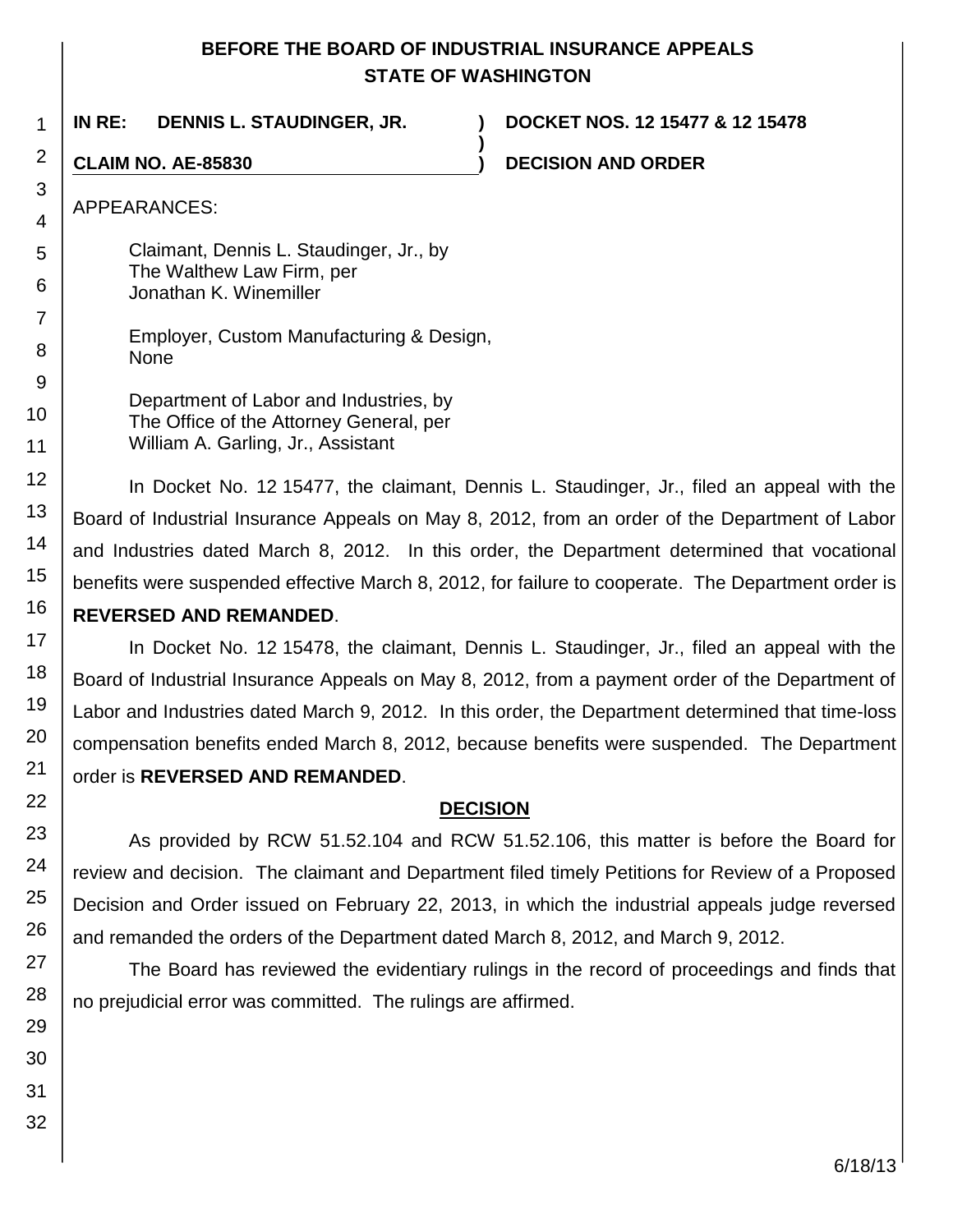1 2 3 4 The issue presented by these appeals and the evidence presented by the parties are adequately set forth in the Proposed Decision and Order. We have granted review to discuss the interplay between RCW 51.32.099(5) and RCW 51.32.110(2); apply those statutory provisions to the facts of this appeal; and make changes to the findings of fact and conclusions of law.

5

#### **EVIDENCE PRESENTED**

6 7 8 9 10 11 12 13 14 15 16 Dennis L. Staudinger, Jr., sustained an industrial injury to his right foot on April 12, 2007, for which this claim was allowed. The claim was closed and then reopened. The claimant has been on time-loss compensation benefits since December 10, 2008, due to limitations caused by this industrial injury. In 2009, Robert K. Moore, VRC, a vocational rehabilitation counselor, was assigned to Mr. Staudinger's claim. He conducted an ability to work assessment and found that Mr. Staudinger did not possess the skills necessary to return to any form of gainful employment that he was physically capable of performing. During vocational plan development the job of help desk technician was identified as a suitable goal for retraining. Two years of community college courses were required to be completed at Lower Columbia College. An accountability agreement was signed by Mr. Staudinger as required by RCW 51.32.099(3)(a). The exact contents of this agreement are not in the record.

17 18 19 20 21 22 23 Mr. Staudinger completed the first academic quarter courses without any problems. During his second quarter of classes, he underwent emergency gall bladder surgery, a condition that was not accepted under this claim, missed some classes, and resulted in a grade of "Incomplete" in a required math class. Mr. Staudinger remained in compliance with his vocational plan because Mr. Moore was able to modify it so that the course could be completed during the next quarter, allowing the plan to be completed within the cost and time parameters originally established. RCW 51.32.099(5)(a). Mr. Staudinger completed that course and the next two quarters of classes.

24 25 26 27 28 29 30 31 However, in the fall of 2011, Mr. Staudinger developed shoulder and right foot problems, the latter of which was required surgery for a condition accepted under this claim. As a result, he failed three math and computer science classes that quarter. Without completion of these classes, he would not be employable as a help desk technician, nor could he be employed in related fields such as office manager. Unfortunately, because so little time (two quarters) was left in the duration of the plan, and because funds for classes were similarly limited, retaking them would extend the plan beyond the statutory time and money limits for the plan. Mr. Moore was not able to further modify the vocational plan or its goals such that it could be completed within the required time. He wrote a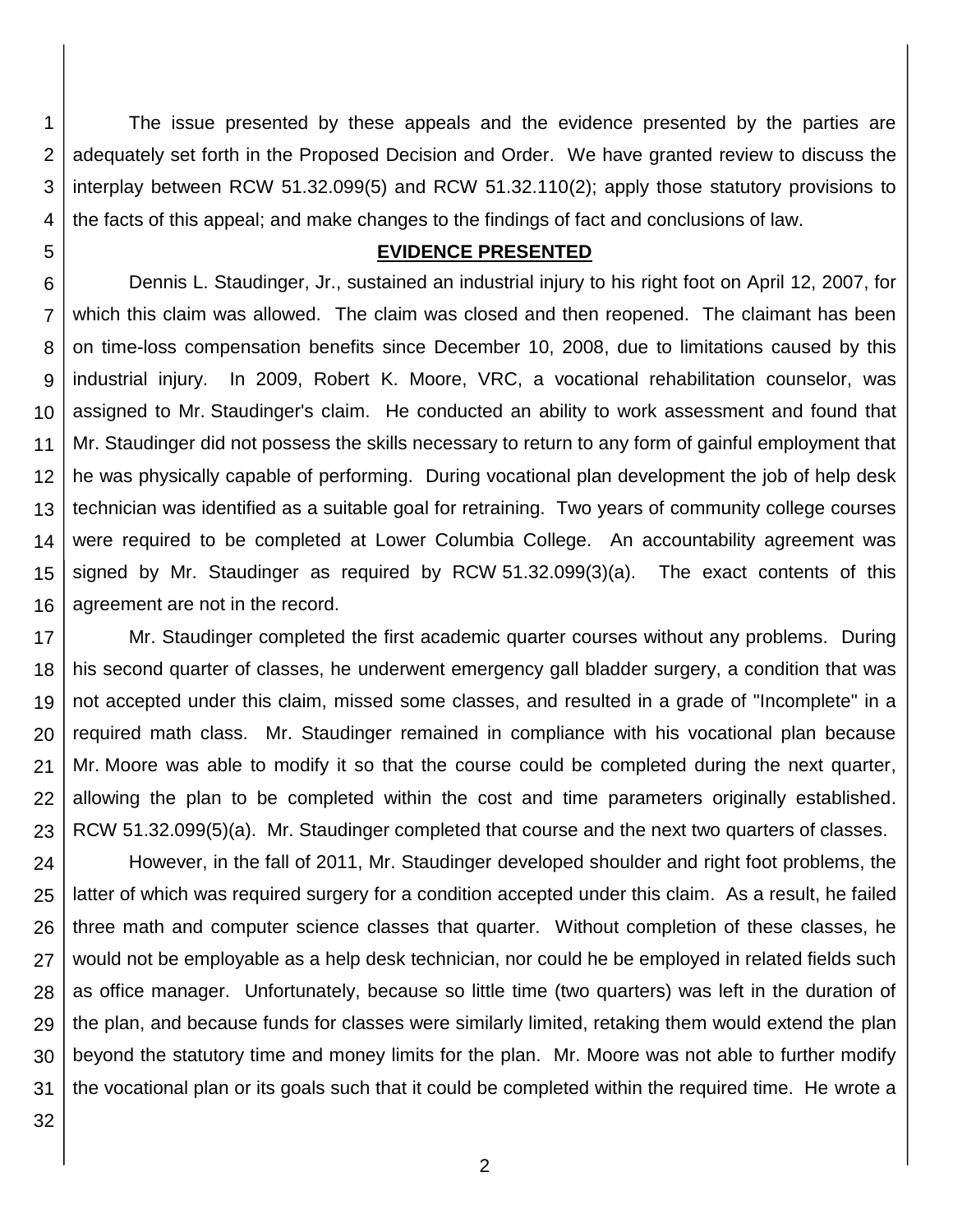1 2 3 4 5 6 7 8 9 vocational closing report stating that had the plan been completed, Mr. Staudinger would have been capable of working but instead he still was not. Mr. Moore testified that because the claimant did not meet the performance standards from the accountability agreement, it had been breached although Mr. Staudinger had made great efforts to overcome the problems as confirmed by the progress reports written by his instructors. The Department declared Mr. Staudinger to be non-cooperative with his vocational plan and suspended his benefits. Neither Mr. Moore, nor David Rosi, the claimant's class advisor and instructor at the college, could state any reason for concluding that a plan violation occurred other than the delays caused by the illnesses, which prevented Mr. Staudinger from completing the course work in the allotted time.

10

# **DISCUSSION**

11 12 13 14 15 16 In the Proposed Decision and Order the industrial appeals judge determined that Mr. Staudinger had good cause, within the meaning of RCW 51.32.110(2), for failing to meet performance standards related to his vocational plan, such failure not being due to non-cooperation or obstruction on his part. The Department argues that RCW 51.32.099(5) must be applied to the facts before RCW 51.32.110(2). Therefore, the interruption in Mr. Staudinger's vocational plan must be considered as the result of his own actions and the suspension of his benefits affirmed.

17 RCW 51.32.110(2) states:

18 19 20 21 22 23 24 25 26 27 If the worker refuses to submit to medical examination, or obstructs the same, or, if any injured worker shall persist in unsanitary or injurious practices which tend to imperil or retard his or her recovery, or shall refuse to submit to such medical or surgical treatment as is reasonably essential to his or her recovery or refuse or obstruct evaluation or examination for the purpose of vocational rehabilitation or does not cooperate in reasonable efforts at such rehabilitation, the department or the self-insurer upon approval by the department, with notice to the worker may suspend any further action on any claim of such worker so long as such refusal, obstruction, noncooperation, or practice continues and reduce, suspend, or deny any compensation for such period: PROVIDED, That the department or the self-insurer shall not suspend any further action on any claim of a worker or reduce, suspend, or deny any compensation if a worker has good cause for refusing to submit to or to obstruct any examination, evaluation, treatment or practice requested by the department or required under this section.

RCW 51.32.099(5) states, in relevant part:

(a) As used in this section, "vocational plan interruption" means an occurrence which disrupts the plan to the extent the employability goal is no longer attainable . . ..

30 31 32

28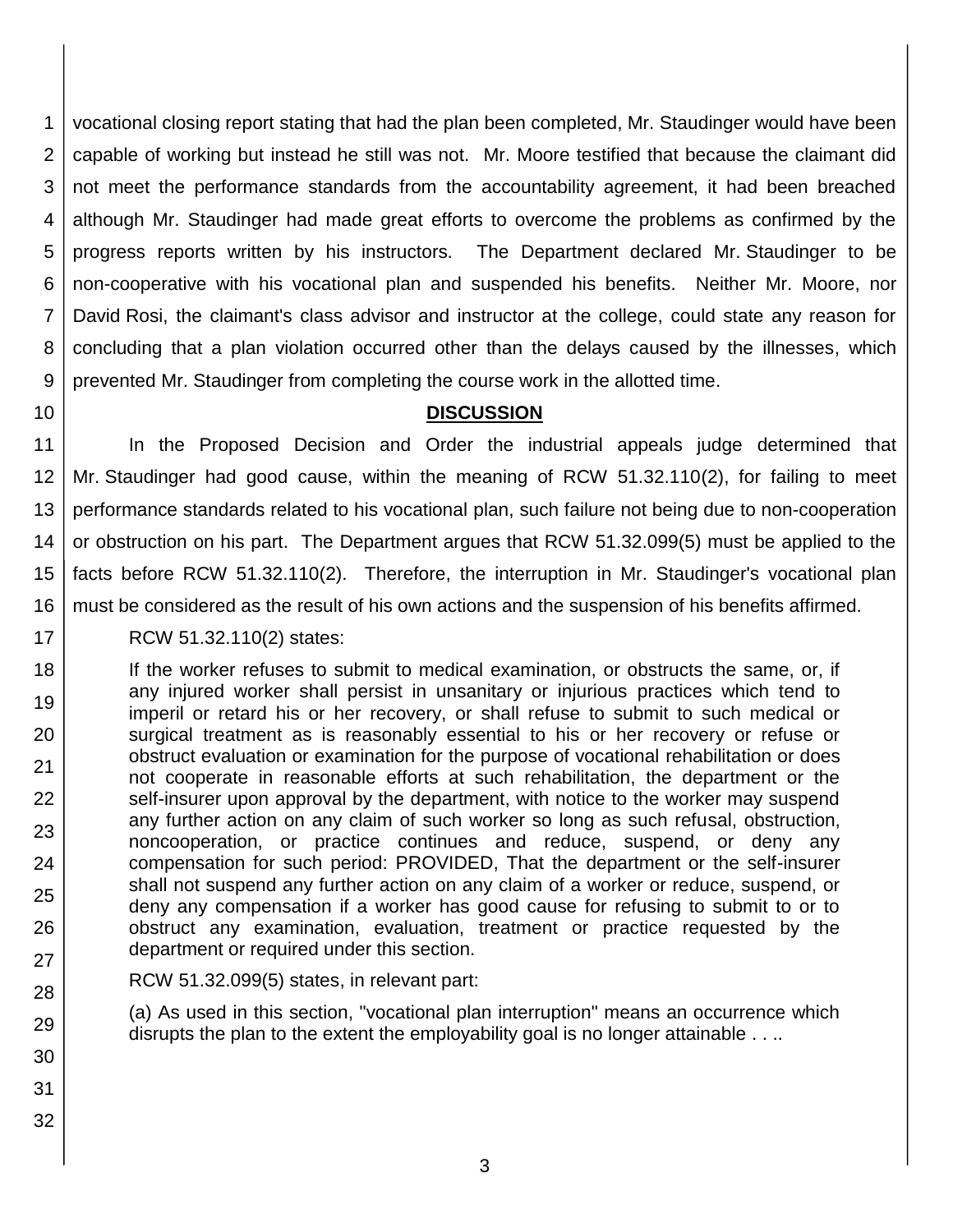(b) When a vocational plan interruption is beyond the control of the worker, the department or self-insurer shall recommence plan development. If necessary to complete vocational services, the cost and duration of the plan may include credit for that expended prior to the interruption. A vocational plan interruption is considered outside the control of the worker when it is due to the closure of the accredited institution, when it is due to a death in the worker's immediate family, or when documented changes in the worker's accepted medical conditions prevent further participation in the vocational plan.

(c) When a vocational plan interruption is the result of the worker's actions, the worker's entitlement to benefits shall be suspended in accordance with RCW 51.32.110 . . . A vocational plan interruption is considered a result of the worker's actions when it is due to the failure to meet attendance expectations set by the training or educational institution, failure to achieve passing grades or acceptable performance review, unaccepted or postinjury conditions that prevent further participation in the vocational plan, or the worker's failure to abide by the accountability agreement per subsection (3)(a) of this section.

While both statutes discuss grounds for suspension for benefits, it is only under the authority of RCW 51.32.110(2) that benefits may be suspended. RCW 51.32.099(5) incorporates the suspension provisions of RCW 51.32.110(2). RCW 51.32.110 includes grounds for suspension of benefits arising from problems within the vocational process; RCW 51.32.099 provides more specific statements as to those grounds. The latter grounds are within the new vocational rehabilitation pilot program currently in effect. The Department is correct in its Petition for Review requesting that the Board analyze the facts of this case under RCW 51.32.099(5)(c) initially, before analyzing whether Mr. Staudinger had "good cause" for failing to cooperate with the vocational plan *See*, *In re Timothy Kelly*, Dckt. No. 11 21191 (November 28, 2012). We conclude that under the facts of this case, a suspension of benefits is not consistent with the provisions in RCW 51.32.099(5) and thus, we do not reach the "good cause" issue.

23 A suspension of benefits may be appropriate when a vocational plan interruption is the result of the worker's actions. RCW 51.32.099(5)(c). A suspension of benefits may also be appropriate when a worker fails to abide by the agreed expectations in the vocational plan accountability agreement. RCW 51.32.099(3)(a). Because Mr. Staudinger's vocational rehabilitation plan could no longer be completed within the allotted time and cost, it is undisputed that both the vocational plan was interrupted and the vocational accountability agreement violated. The circumstances that prevented completion of the plan and constituted the breach of the accountability agreement were the same: failing required courses which, because they occurred near the close of the plan when there was insufficient time and money available for plan modification, prevented its completion.

31 32

1

2

3

4

5

6

7

8

9

10

11 12

13

14

15

16

17

18

19

20

21

22

24

25

26

27

28

29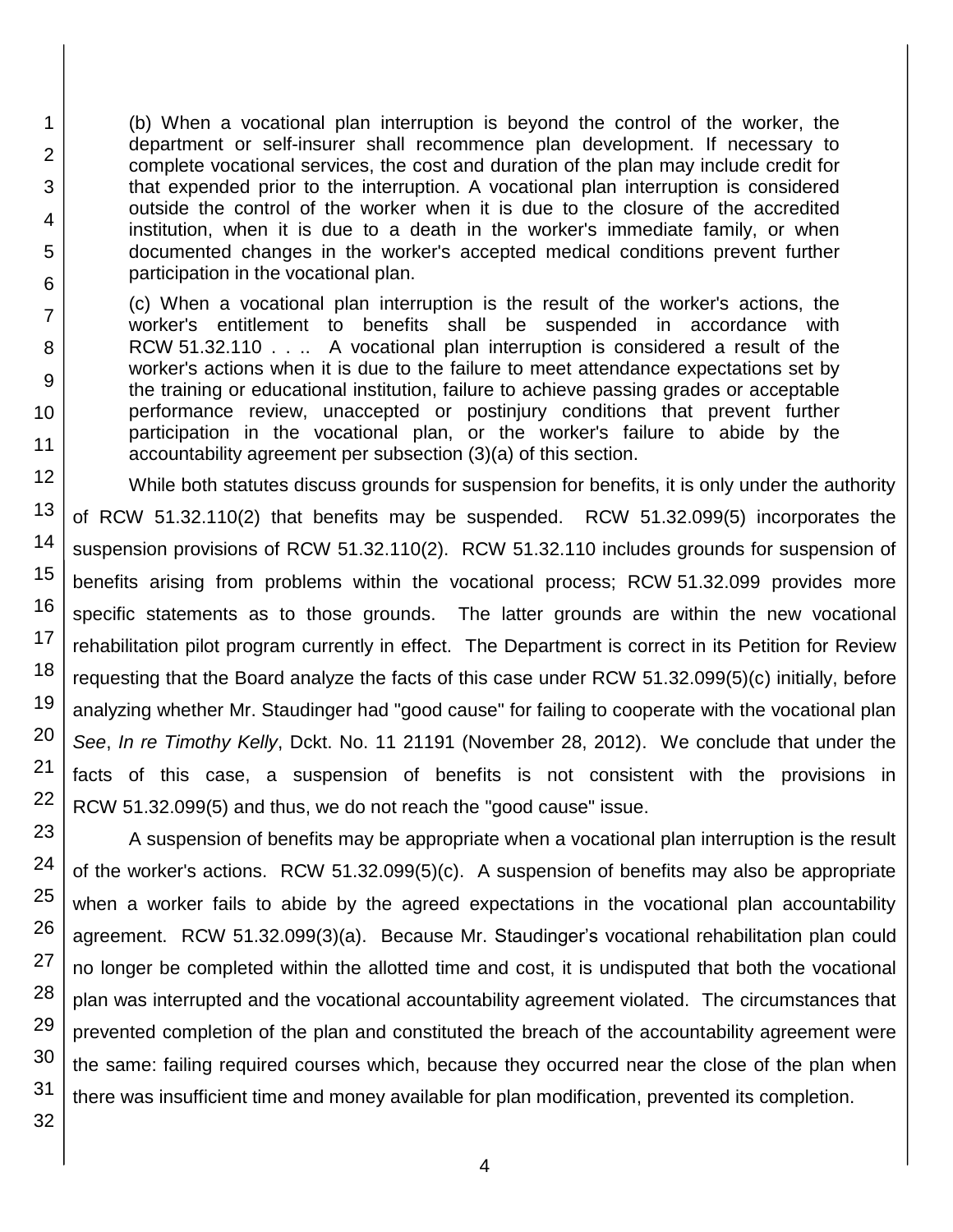1 2 3 4 5 6 7 8 9 10 According to RCW 51.32.099(5)(b), documented changes in the worker's accepted medical conditions that prevent further participation in the vocational plan is a circumstance that results in the vocational plan interruption for reasons beyond the control of the worker. According to RCW 51.32.099(5)(c), unaccepted or post-injury conditions that prevent further participation in the vocational plan is a circumstance that categorizes the vocational plan interruption as being the result of the worker's actions. Suspension of the worker's benefits may be appropriate only in the latter instance, when the plan interruption is beyond the worker's control. According to Mr. Moore, Mr. Staudinger was cooperative throughout the life of the plan, with good attendance and good effort in his coursework, but it was the issues caused by his right foot surgery and shoulder problems that could not be overcome.

11 12 13 14 15 16 17 18 19 20 21 22 23 24 Mr. Staudinger's industrial injury was to his right foot. The gall bladder surgery that resulted in the earlier plan modification as well as the shoulder condition that arose later are unaccepted post-injury conditions within the meaning of RCW 51.32.099(5)(c). The right foot surgery was treatment for an accepted condition under this claim. The claimant's required surgical treatment for this accepted condition constitutes a documented change in an accepted medical condition within the meaning of RCW 51.32.099(5)(b). Because the right foot condition required surgical treatment and the shoulder condition did not, leads to the inference that the former condition was the more significant medical issue. RCW 51.32.099(5)(b) is the statute that is applicable under the circumstances of this case. Under the terms of that statute, suspension of Mr. Staudinger's benefits is not appropriate. Instead the Department must recommence plan development and reinstate time-loss compensation benefits. With regard to the limits for cost and time of a vocational plan, the Department should consider, if necessary to complete vocational services in this case, whether the cost and duration of the plan may include credit for that expended prior to the interruption as directed by RCW 51.32.099(5)(b).

25 26 27 Nothing in RCW 51.32.099(5) invalidates the good cause proviso in RCW 51.32.110(2). Nonetheless, we need not reach a conclusion about the existence of "good cause" in this case because no suspension is appropriate in this matter under the terms of RCW 51.32.099(5).

- 28 29 30
- 31
- 32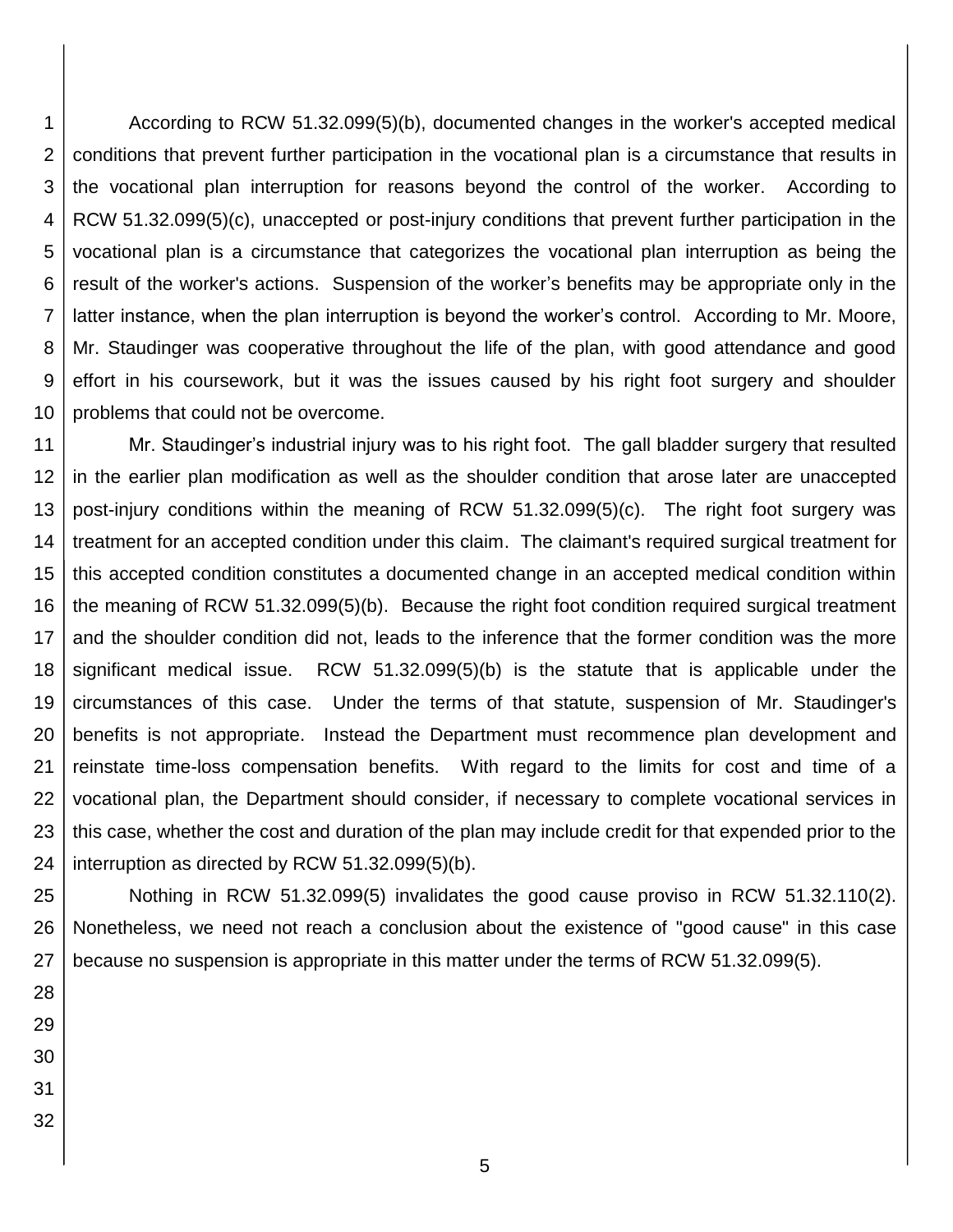#### **FINDINGS OF FACT**

- 1. On July 12, 2012, an industrial appeals judge certified that the parties agreed to include the Jurisdictional Histories in the Board records solely for jurisdictional purposes.
- 2. Dennis Staudinger suffered an industrial injury to his right foot on April 12, 2007. The Department of Labor and Industries allowed his claim on April 30, 2007. The Department determined that Mr. Staudinger was entitled to time-loss compensation benefits beginning December 10, 2008, due to the limiting effects of his industrial injury. The Department approved a vocational plan to aid Mr. Staudinger in returning to work as a Help-Desk Technician. As part of the plan, Mr. Staudinger was to attend and complete classes at Lower Columbia College in order to obtain an AA degree in Technology Information. Mr. Staudinger was required to complete his classes within two years. Mr. Staudinger signed a vocational accountability agreement which mandated his cooperation with the vocational rehabilitation plan.
- 3. Mr. Staudinger started attending classes at Lower Columbia College in the fall of 2010. He gave good effort while participating in his vocational rehabilitation plan and had good attendance. However, during the winter quarter 2011, he underwent gallbladder surgery, which delayed the completion of a necessary math class and required modification of his vocational plan. He successfully completed this course as well as all courses in the next two quarters. During the fall quarter of 2011, he underwent right foot surgery due to his industrial injury, and he reported shoulder problems. As a result of those issues, he failed three courses during the fall quarter 2011. There was insufficient time and money available to modify and complete his vocational plan, which also breached the vocational accountability agreement.
- 4. On March 8, 2012, the Department suspended Mr. Staudinger's vocational benefits for failure to cooperate with vocational services.
- 5. On March 9, 2012, the Department ended Mr. Staudinger's time-loss compensation benefits because his benefits were suspended.

#### **CONCLUSIONS OF LAW**

- 1. The Board of Industrial Insurance Appeals has jurisdiction over the parties and subject matter in these appeals.
- 2. The vocational plan was interrupted and the vocational accountability agreement breached because of documented changes in the worker's accepted medical conditions that prevented further participation in the vocational plan within the meaning of RCW 51.32.099(5)(b).
- 3 4 5 6 7 8 9 10 11 12 13 14 15 16 17 18 19 20 21 22 23 24 25 26 27 28 29 30 31 32

1